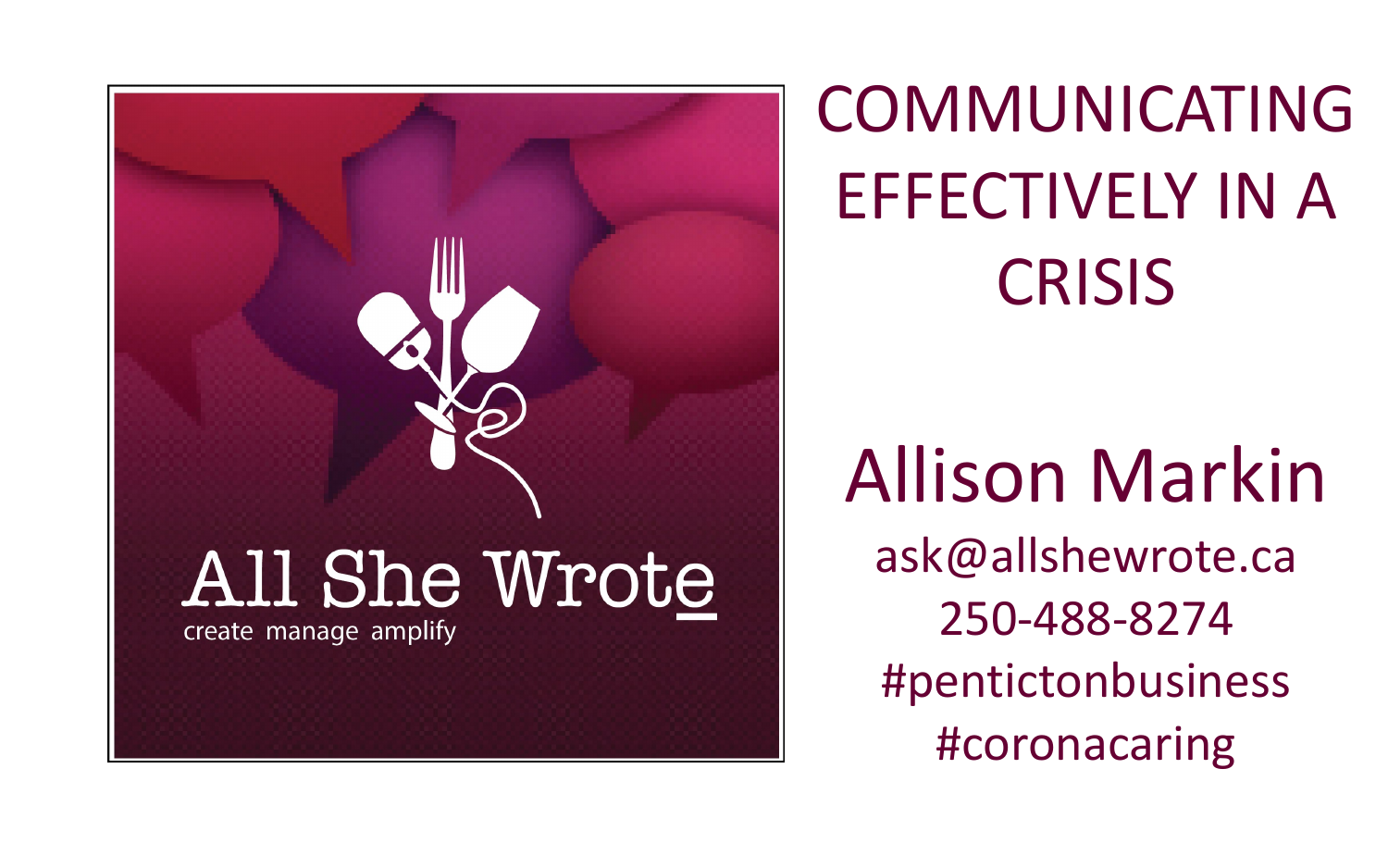#### News / content relates to core public values:

### What makes "news"?

Security (personal/economic) Environment (natural/un-natural) Accountability (by organizations) Fairness (gender, minorities, disabilities) Power (we have over what happens to us)

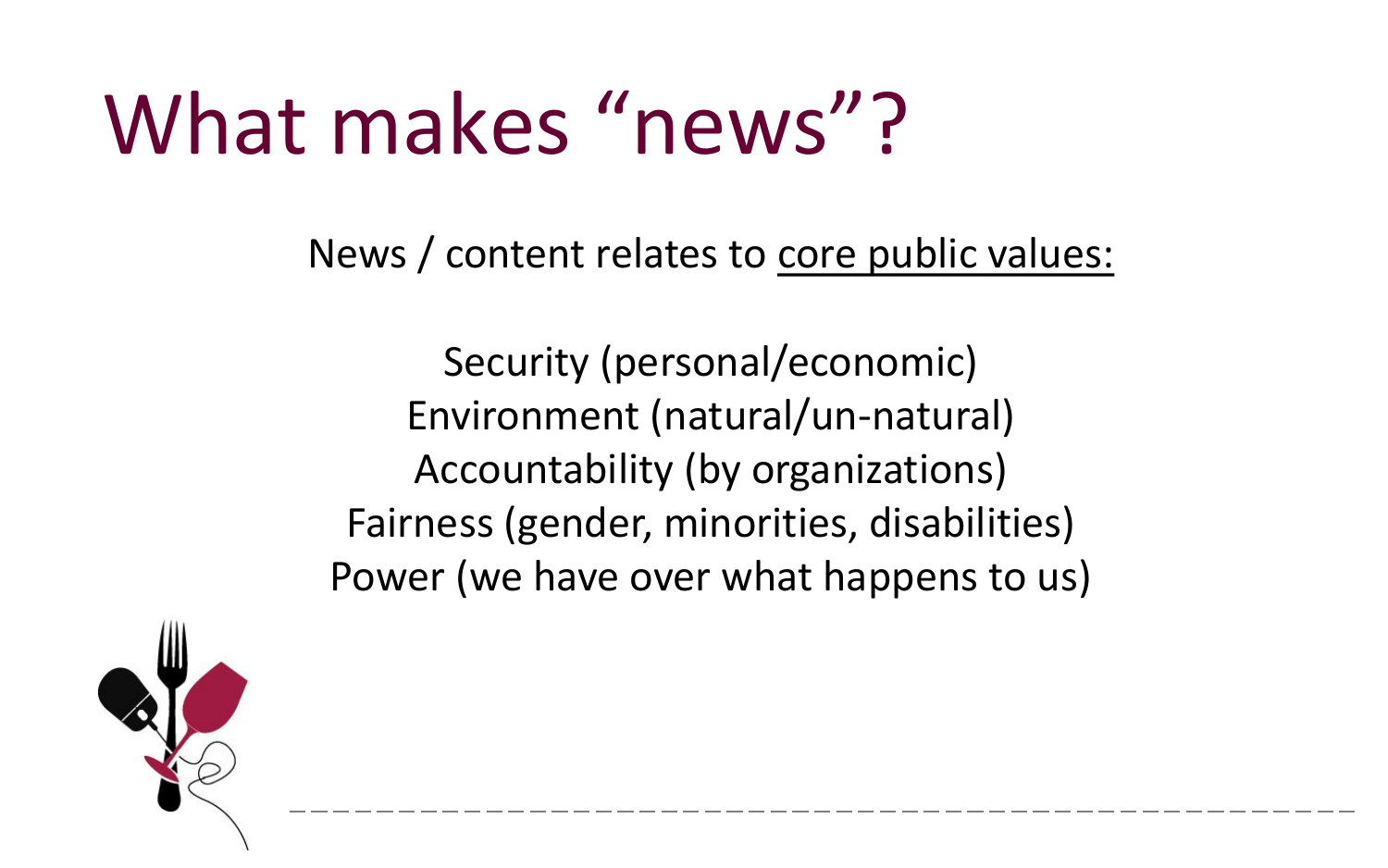### What is framing?

- -
	-
	-
- 
- 



What is this crisis really about? Who is affected? Who are the players? Who is the audience? What image can communicate your frame?

"Framing is telling the truth as we see it…forcefully, straightforwardly, accurately, with moral conviction and without hesitation." – George Lakoff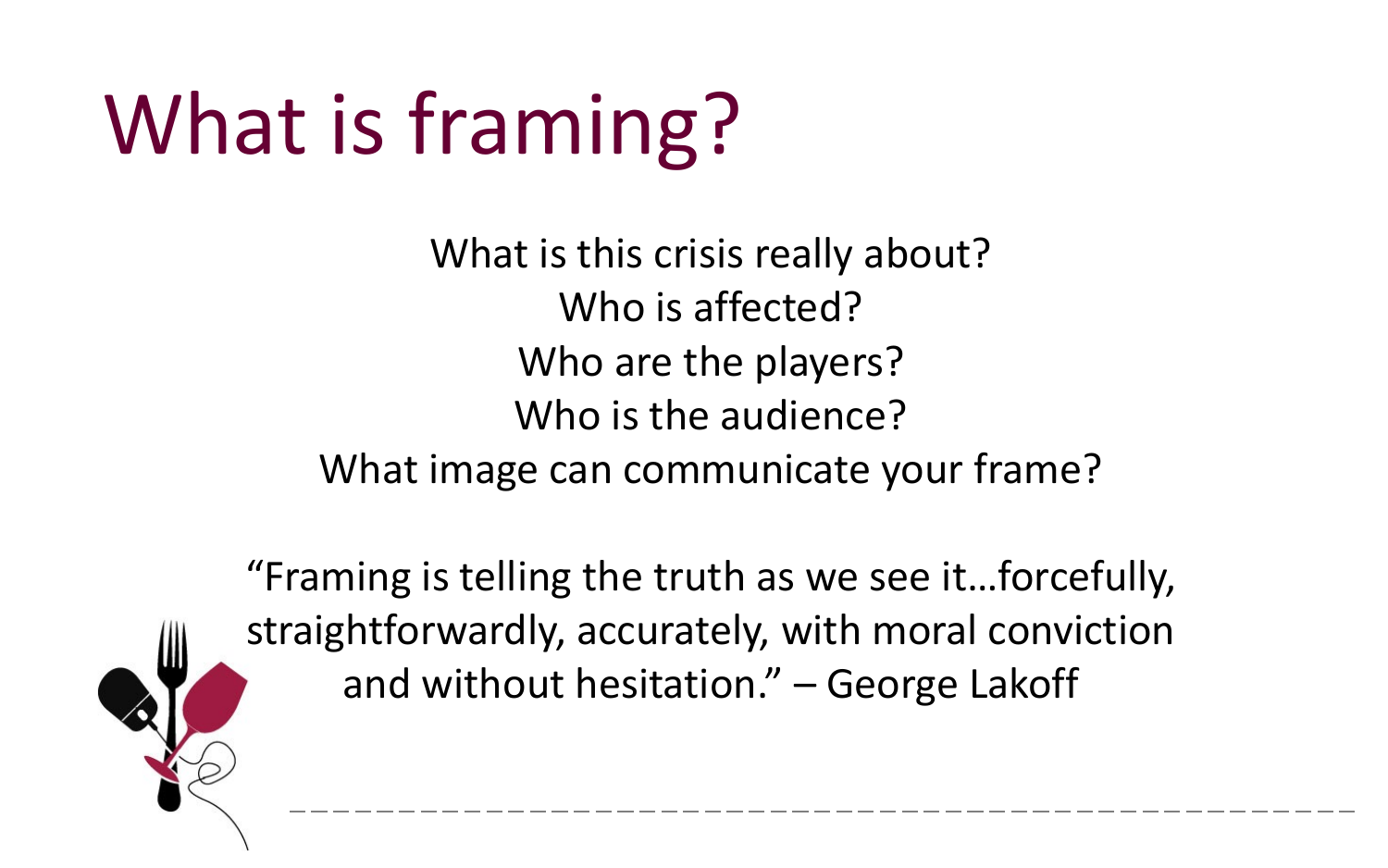## The plan: step one

### GATHERING INFORMATION

- What happened?
- When did it happen?
- How did it happen?
- Where did it happen?
- How many people are involved/affected?
	- Who is affected?
	- Who has been notified?
- Have the media called or arrived on the scene?

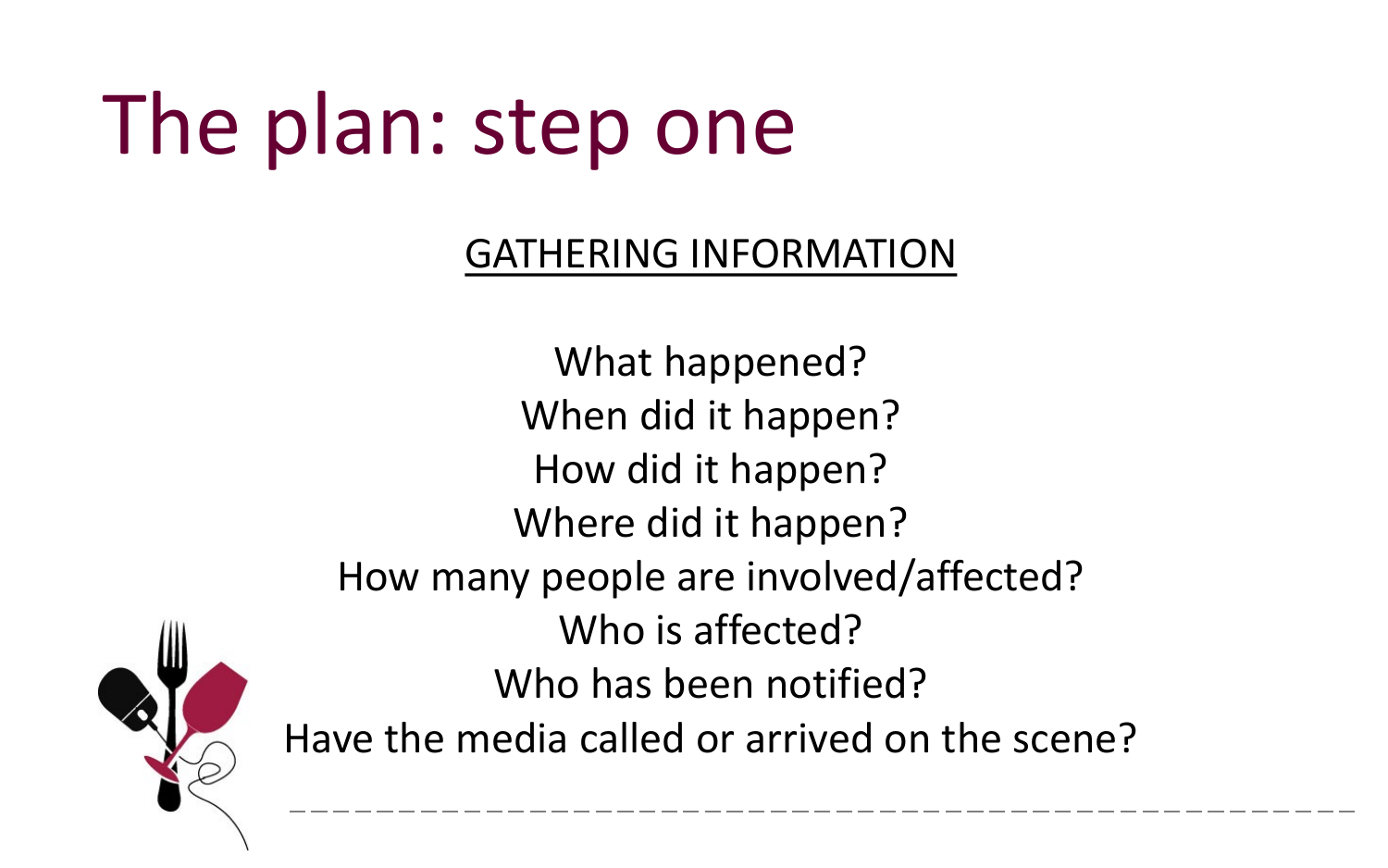## The plan: step two

#### IDENTIFY THE AUDIENCE(S) Who needs to know what is happening?

THE TOOLS How are you communicating with your audience?

Spokesperson Traditional media Digital media

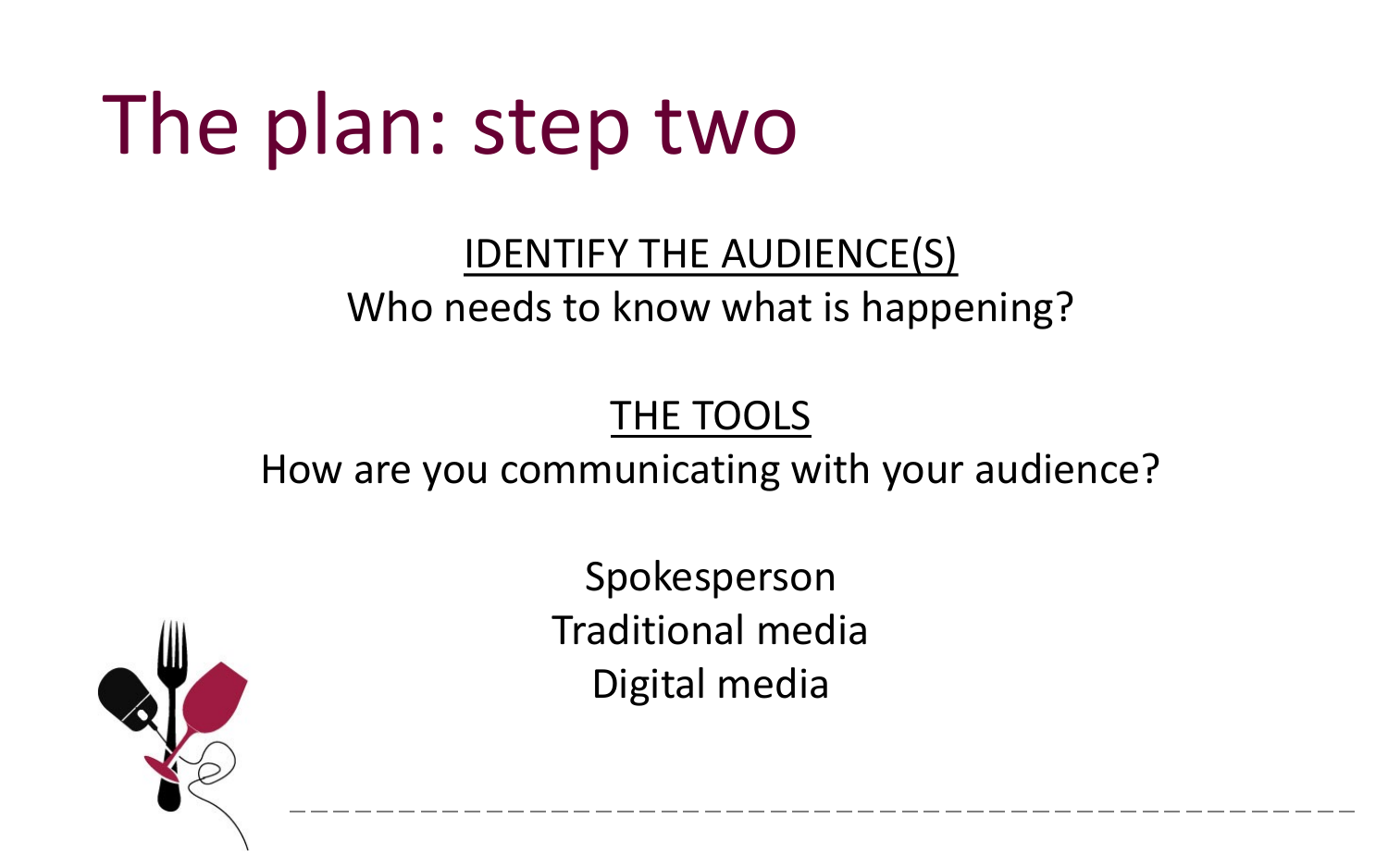## The plan: step three

### CHOOSE THE TOOLS

Holding statement Social media Media advisory Media release Voicemail / Text / Other

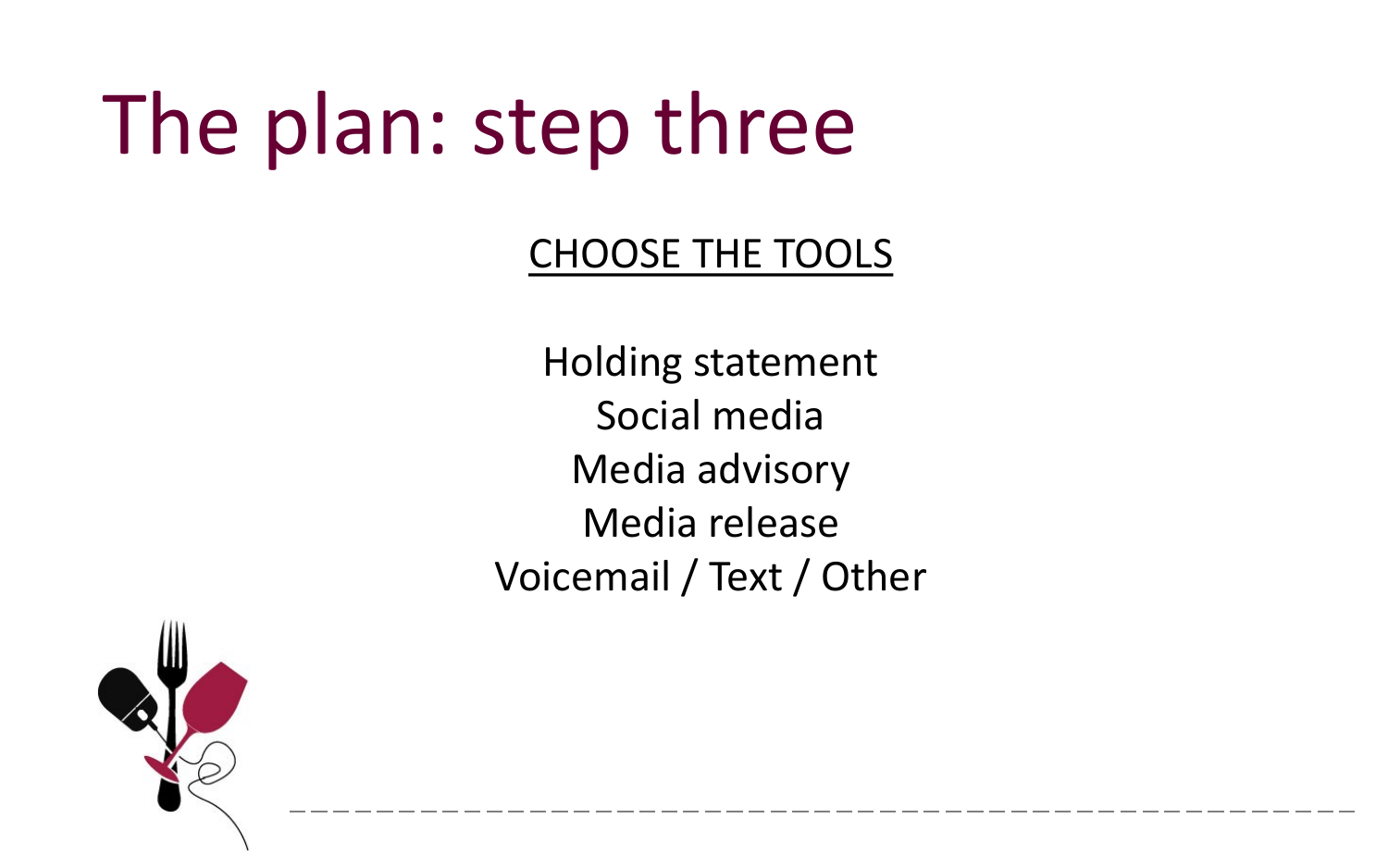## The plan: step four

#### KEY MESSAGES

**CONFIRMATION** CLARITY CONTROL **CONFIDENCE** CONCERN

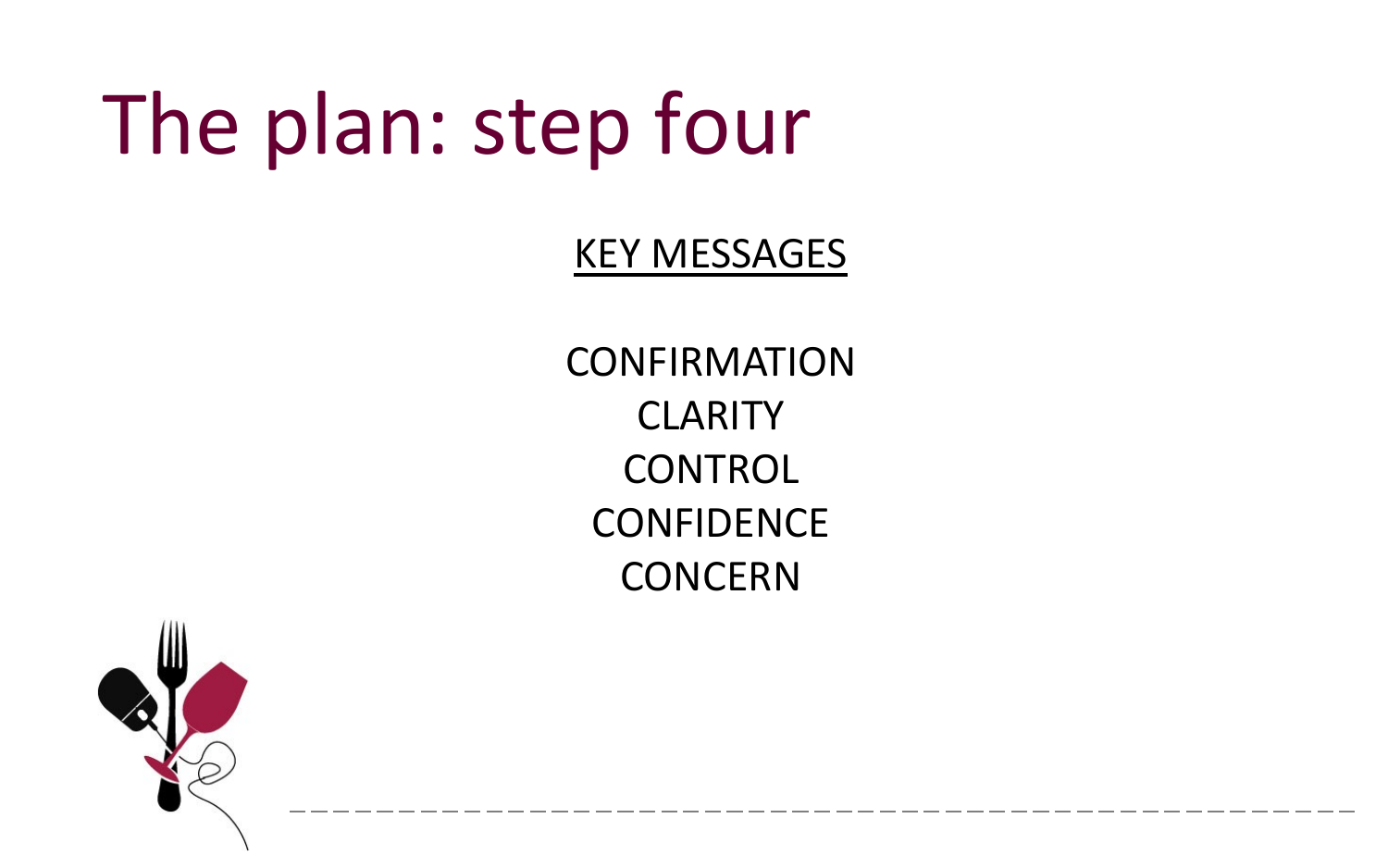## Creating a key message

#### **PROBLEM**

- controversy, impact, identifiable situation
	- **SOLUTION**
	- express values
		-
	- a task, call to action



**ACTION**

What is the most important message you would like to get out about your business?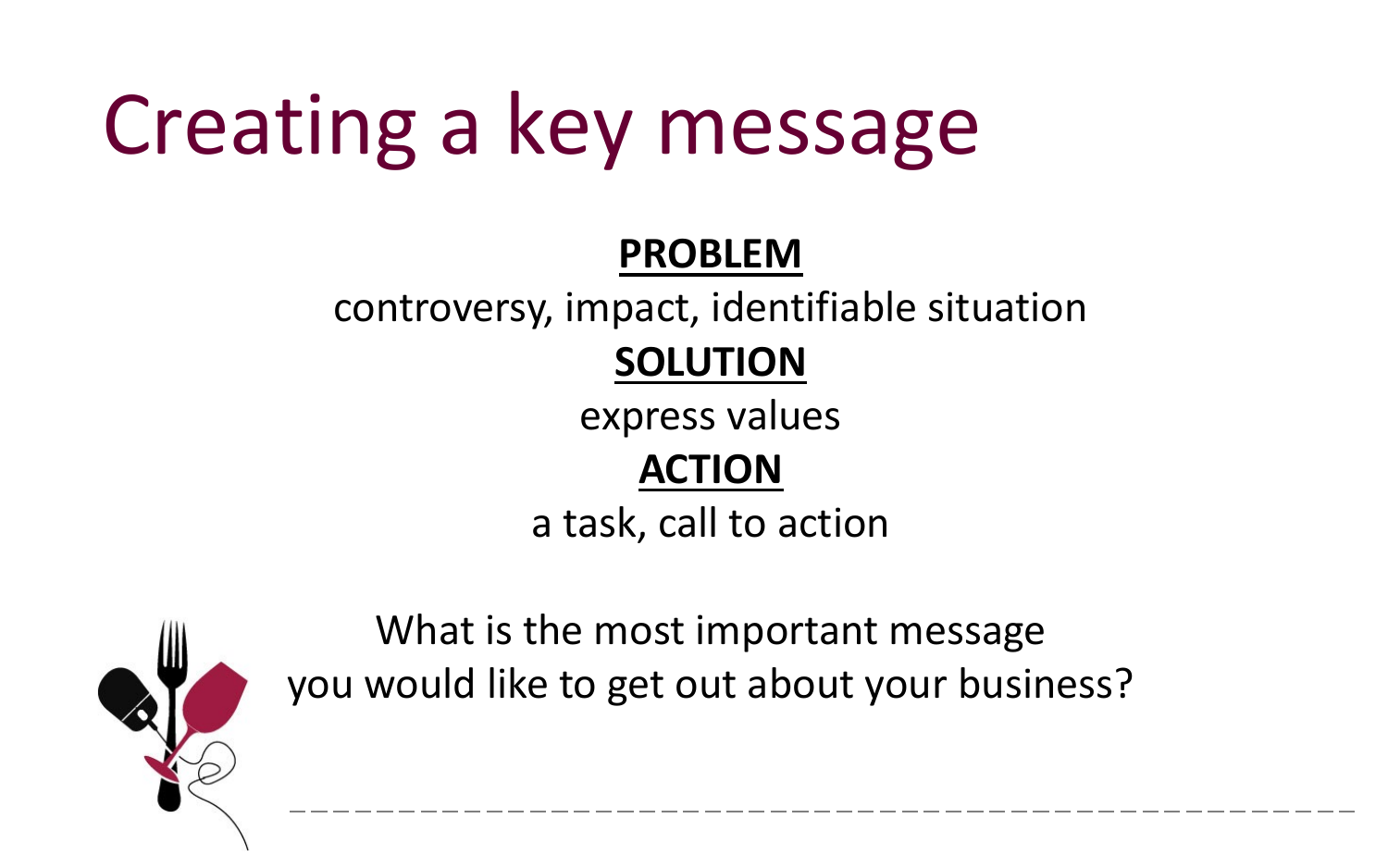## Have a planning checklist

- Critical contact info at the top
- Date / description of incident
	- Define the problem
	- Identify the spokesperson
		- List of audiences
- Holding statement all audiences List of tactics
- Has an EOC been called into action?

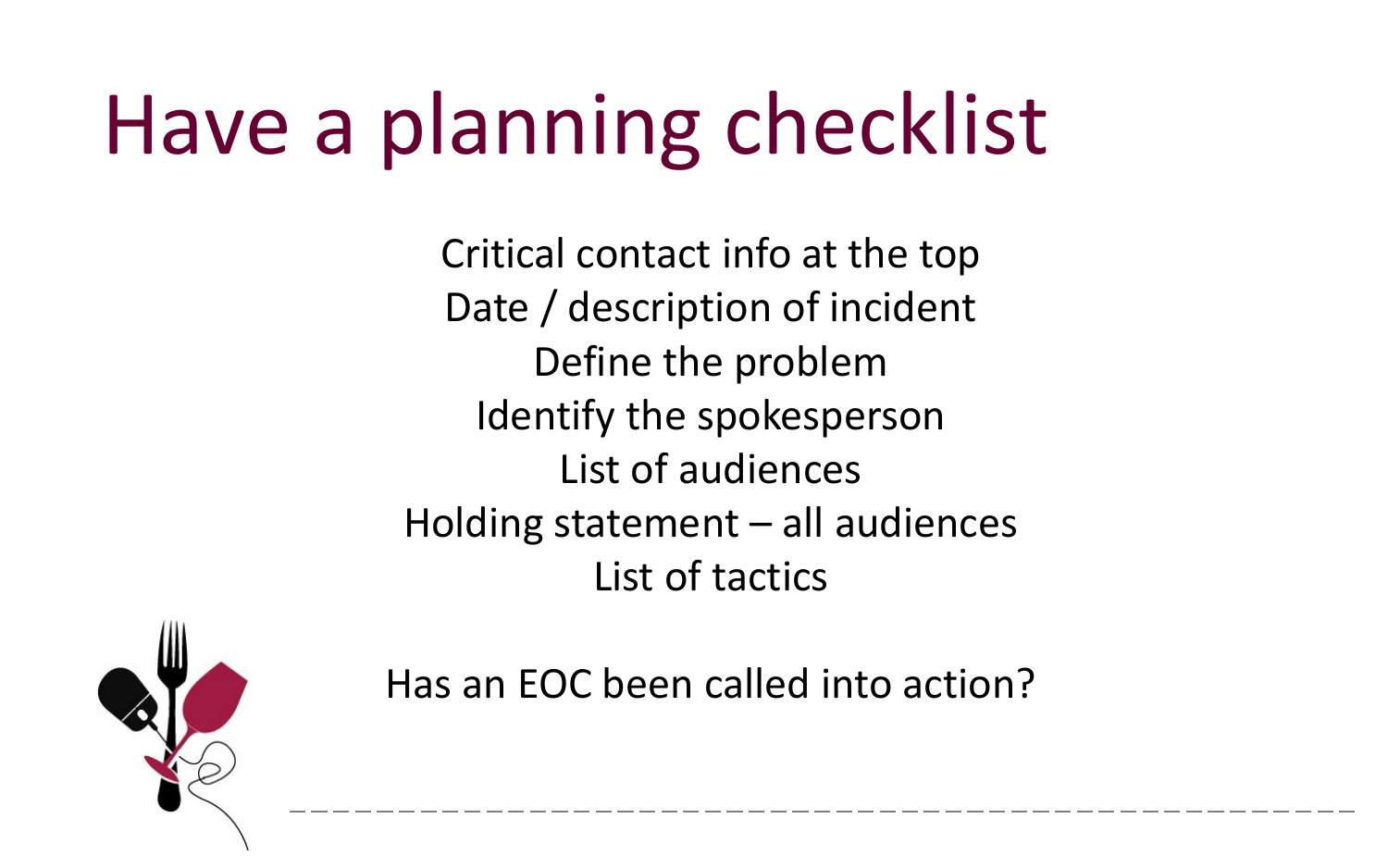## #CoronaCoping

#### Where are we now? REPUTATION MANAGEMENT

### What is the tone? LEAD WITH EMPATHY AND GRATITUDE

What do we do? "Let our values be our compass."

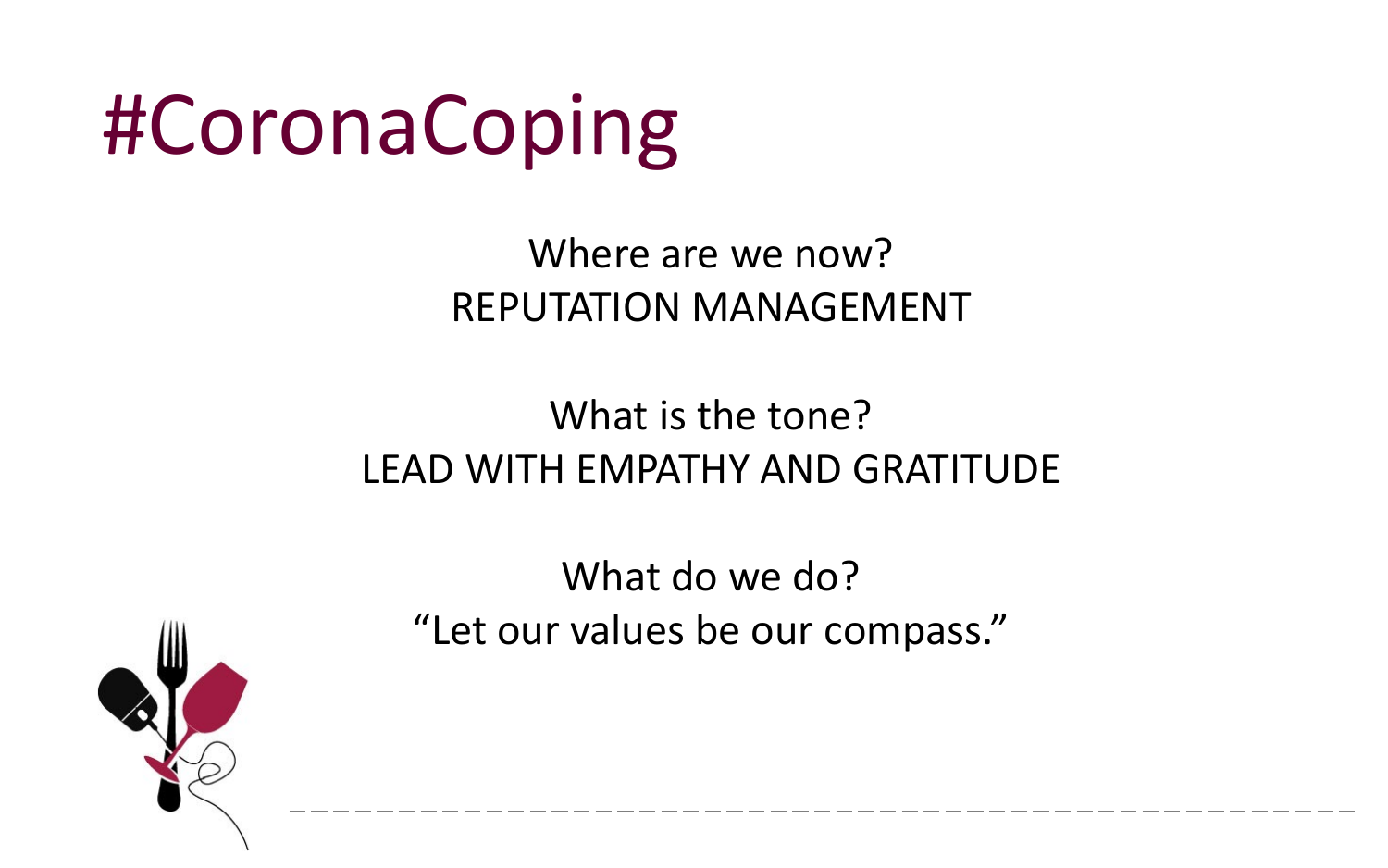## #CoronaCoping

#### EMPLOYEE AND STAFF CONTACT

Group text

- Regular checking in via: Email list
	-
	-
- Group chat Facebook Messenger / Facetime / Zoom Closed Facebook group
	- share resources and info set update times
- 

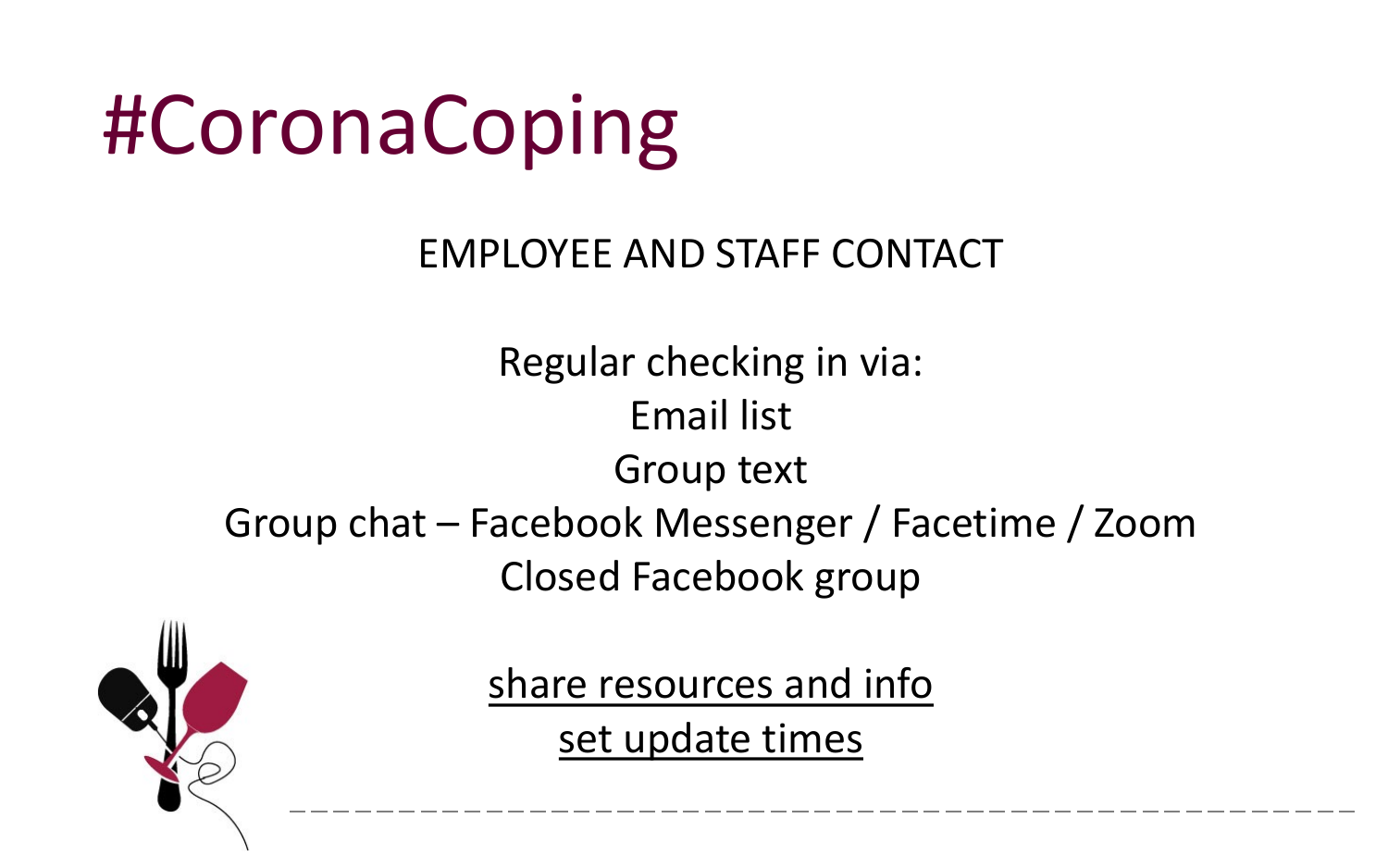## #CoronaCoping

### **CLIENT CONTACT**

- Update your website Email list Social media
	-
- 



### **KEY INFO** Service levels Social distancing policy Hours and access